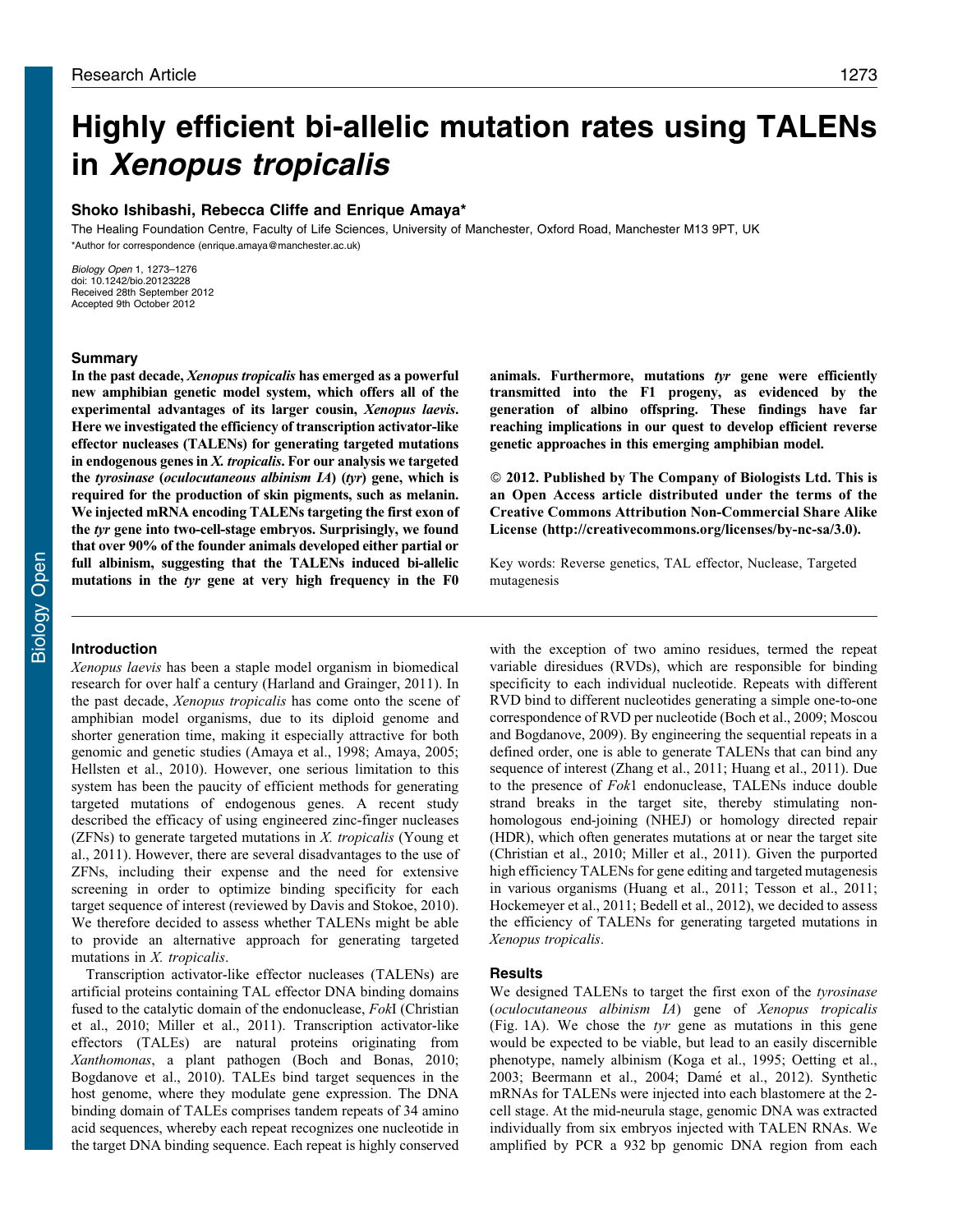<span id="page-1-0"></span>

| A |                                                          |                  |       |  |  |  |
|---|----------------------------------------------------------|------------------|-------|--|--|--|
|   | ATG<br>Exon1                                             |                  |       |  |  |  |
|   |                                                          |                  |       |  |  |  |
|   |                                                          |                  |       |  |  |  |
|   |                                                          |                  |       |  |  |  |
|   | TTCTTCTTCCTCCATGTTTGCAGGGGCCAGTTCCCAAGGGCATGTAGCA        |                  |       |  |  |  |
|   | AAGAAGAAGGAGGTACAAACGTCCCCGGTCAAGGGTTCCCGTACATCGT        |                  |       |  |  |  |
| в |                                                          |                  |       |  |  |  |
|   | CTGTTCTTCTTCCCCATGTTTGCAGGGGCCAGTTCCCAAGGGCATGTAGCACCG   | WT               | 12/40 |  |  |  |
|   | CTGTTCTTCTTCCTCCATGTTTGCAGGG-CCAGTTCCCAAGGGCATGTAGCACCG  | $\Delta$ 1       |       |  |  |  |
|   | CTGTTCTTCTTCCTCCATGTTTGCAGG--CCAGTTCCCAAGGGCATGTAGCACCG  | $\Delta 2$       |       |  |  |  |
|   | CTGTTCTTCTTCCTCCATGTTTGC-------AGTTCCCAAGGGCATGTAGCACCG  | $\Delta$ 7       | [2x]  |  |  |  |
| a | CTGTTCTTCTTCCTCC--------------AGTTCCCAAGGGCATGTAGCACCG   | $\Delta$ 15      | [2x]  |  |  |  |
|   | CTGTTCTTCTTCCT--------------CCAGTTCCCAAGGGCATGTAGCACCG   | $\Delta$ 15      |       |  |  |  |
|   | CTGTTCTTCTTCCTCCA--------gttcccag-------GGGCATGTAGCACCG  | $\Delta$ 23+8    |       |  |  |  |
|   | CTGTTCTTCTTCCTCCATGTTTGCAGGGGCCAGTTCCCAAGGGCATGTAGCACCG  | WT               | [3x]  |  |  |  |
|   | CTGTTCTTCTTCCTCCATGTTTGCA------AGTTCCCAAGGGCATGTAGCACCG  | $\Delta 6$       |       |  |  |  |
|   | CTGTTCTTCTTCCTCCATGTTT-------CCAGTTCCCAAGGGCATGTAGCACCG  | $\Delta$ 7       |       |  |  |  |
|   | CTGTTCTTCTTCCTCCATGTTTGC-------AGTTCCCAAGGGCATGTAGCACCG  | $\Delta$ 7       |       |  |  |  |
| b |                                                          | $\Delta$ 15      |       |  |  |  |
|   | CTGTTCTTCTTCCTCC--------------AGTTCCCAAGGGCATGTAGCACCG   | $\Delta$ 15      | [2x]  |  |  |  |
|   | CTGTTCTTCTTCC---------------CAGTTCCCAAGGGCATGTAGCACCG    | $\Delta$ 17      |       |  |  |  |
|   | CTGTTCTTCTTCCT------tggtaata---AGTTCCCAAGGGCATGTAGCACCG  | $\Delta$ 17+8    |       |  |  |  |
|   | CTGTTCTTCTTCCTCCATGTTTGCAGGGGCCAGTTCCCAAGGGCATGTAGCACCG  | WT               | [3x]  |  |  |  |
|   | CTGTTCTTCTTCCTCCATGTTTGCAGG--CCAGTTCCCAAGGGCATGTAGCACCG  | $\Delta$ 2       |       |  |  |  |
|   | CTGTTCTTCTTCCTCCATGTTTGC-------AGTTCCCAAGGGCATGTAGCACCG  | $\Delta$ 7       |       |  |  |  |
|   | CTGTTCTTCTTCCTCCATGTT-------------CCCAAGGGCATGTAGCACCG   | $\Delta$ 14      |       |  |  |  |
| c | CTGTTCTTCTTCCTCC--------------AGTTCCCAAGGGCATGTAGCACCG   | $\Delta$ 15      |       |  |  |  |
|   | CTGTTCTTCTTCCTCCA-------------GTTCCCAAGGGCATGTAGCACCG    | $\Delta$ 15      |       |  |  |  |
|   | --------- (137 bp)--------------AGTTCCCAAGGGCATGTAGCACCG | $\Delta$ 137     |       |  |  |  |
|   | CTGTTCTTCTTCCTCCATGTTTtcttcctCCAGTTCCCAAGGGCATGTAGCACCG  | $\Delta$ 7+7     |       |  |  |  |
|   | CTGTTCTTCTTCCTCCATGTTTGCAGGGGCCAGTTCCCAAGGGCATGTAGCACCG  | WТ               | [4x]  |  |  |  |
|   | CTGTTCTTCTTCCTCCATGTTTGCAG-------TTCCCAAGGGCATGTAGCACCG  | $\Delta 7$       |       |  |  |  |
|   | CTGTTCTTCTTCCTCCATGTTTGCAG--------TCCCAAGGGCATGTAGCACCG  | $\Delta 8$       |       |  |  |  |
| d | CTGTTCTTCTTCCTCCA-------------GTTCCCAAGGGCATGTAGCACCG    | $\Delta$ 15      |       |  |  |  |
|   | CTGTTCTTCTTCCTCCATGTTTGCA------------ccgcagagtca-------  | $\Delta 28 + 11$ |       |  |  |  |
|   | CTGTTCTTCTTCCTCCATGTTTGCAGGGGCCAGTTCCCAAGGGCATGTAGCACCG  | WT               |       |  |  |  |
| e | CTGTTCTTCTTCCTCCATGTTTGCAGGGGCCAGTTCCCAAGGGCATGTAGCACCG  | <b>WT</b>        |       |  |  |  |
|   |                                                          |                  |       |  |  |  |

f CTGTTCTTCTTCCTCCATGTTTGCAG-------TTCCCAAGGGCATGTAGCACCG

embryo, including the target sequence. Between 1 and 11 PCR clones from each embryo were sequenced to determine what mutations, if any, had been induced by the tyr TALENs. As shown in Fig. 1B, 28/40 (70%) of clones carried deletions of varying sizes from 1 bp to 137 bp around the target sequence.

A total of 153 embryos were injected with 300 pg of each TALEN RNA in three independent experiments. 58–90% of the injected embryos survived and were raised for phenotypic analysis. To our surprise, a high percentage of the injected embryos displayed either partial or full albinism as tadpoles ([Fig. 2A, Fig. 3A](#page-2-0)). Indeed the vast majority (71 out of 104, or 68%) of tadpoles showed full albinism ([Fig. 2B](#page-2-0)). Embryos injected with 600 pg of mRNA encoding only the Left TALEN or the Right TALEN survived at similar rates to those injected with mRNA encoding the TALEN pair  $(82-85\%, n=90)$ . However, all surviving embryos injected with the single TALENs developed normal pigmentation ([Fig. 2B, Fig. 3A](#page-2-0)). Given that the survival rates varied amongst each experiment, regardless of whether the embryos were injected with mRNA

 $3x$ ] Fig. 1. Mutations in the tyr gene following TALEN mRNAs injection into embryos. (A) TALEN target sequences in exon 1, 27 bp downstream from the initiation codon in the tyr gene are boxed in yellow. (B) Mutations induced by TALENs. 400 pg of each TALEN RNA was  $4x1$ injected into 2-cell stage embryos and DNA was extracted at stage 18 (mid-neurula) from six individual embryos. The wild type sequence is shown at the top with TALEN binding sites marked in yellow. Sequences from each individual embryo is shown separately, with each having a separate annotation, from "a" to "f". Deletions are indicated by dashes. The sizes of deletion  $(\triangle)$  and insertion (+) are presented in the right of the each allele. The number of times that each mutant allele was isolated is shown

encoding the TALEN pairs or individual TALENs, we believe that the variable survival rates were not due to TALEN toxicity, but rather due to variable egg or embryo batch quality. Some tadpoles injected with mRNA encoding both tyr TALENs were raised to adulthood, and three frogs, one male and two females, have reached maturity. Although they showed some mosaicism, most of the skin in all the frogs was albino [\(Fig. 3B](#page-2-0)). These results strongly suggest that TALENs can induce widespread biallelic mutations in somatic cells of tadpole and adult X. tropicalis.

between square brackets.

 $\Delta 7$ 

Next we sought to determine whether TALENs could also be used to generate mutations in the tyr gene in the germline. Thus we tested whether albinism in the adult F0 animals could be transmitted to the next generation by mating the three mature frogs. We mated the male frog with both females. One of the matings gave rise to 423 fertilized embryos. Of these, 16 embryos were albino at the cleavage stage, suggesting that a subset of germ cells in the female were homozygous mutant ([Fig. 4A](#page-3-0)). 60% of these became pigmented by the tailbud stage, suggesting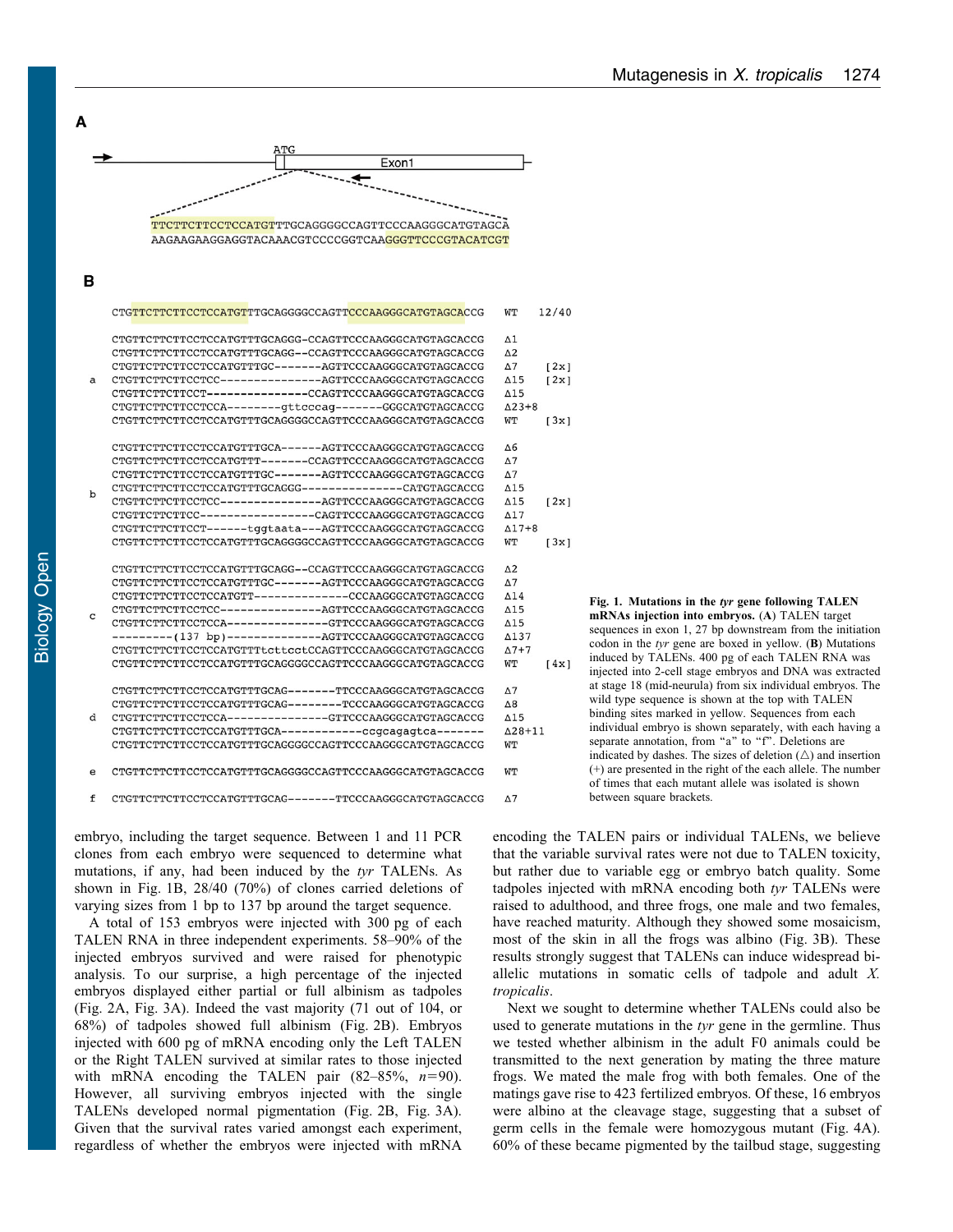<span id="page-2-0"></span>

B

|                       | Full Albinism | <b>Partial Albinism</b> | <b>Wild Type</b> |           |
|-----------------------|---------------|-------------------------|------------------|-----------|
| uninjected            | Ω             | 0                       | 11               | $(N=11)$  |
| 400 pg each RNA       | 14            | 4                       |                  | $(N=19)$  |
| 600 pg single (L) RNA | 0             | 0                       | 48               | $(N=48)$  |
| 600 pg single (R) RNA | 0             | 0                       | 27               | $(N=27)$  |
| 300 pg each RNA       | 71            | 28                      | 5                | $(N=104)$ |

Fig. 2. Phenotypic analysis of the embryos injected with tyr TALEN RNAs. (A) Representative embryos injected with tyr TALEN RNAs. We screened the injected embryos and split them into groups showing wild type, partial albinism or full albinism. (B) Number of embryos showing wild type, partial or full albinism after injecting with mRNA encoding the shown TALENs.

that the embryos inherited a wild type tyr allele from the male. On the other hand, 11.4% (18/158) of the pigmented cleavage stage embryos later became albino, suggesting that they had inherited a mutant allele from each parent ([Fig. 4B\)](#page-3-0). The other female was also mated with the male used in the previous mating. 150 fertilized embryos were obtained and they were all pigmented at the cleavage stage. The tyr loci from three randomly chosen pigmented embryos at stage 11–12 were amplified by PCR and 4–6 clones from each embryo were sequenced, in order to assess the genotype of both tyr alleles in



Fig. 3. Phenotype in F0 tadpoles and adult frogs, with bi-allelic mutations in the tyr gene, resulting in albinism. (A) Tadpole injected with 600 pg of RNA encoding Left TALEN (upper) and albino tadpole injected with 300 pg of RNA encoding each of the TALEN pair targeting the tyr gene (lower). Scale bar: 1 mm. (B) Control, wild type (right) and albino frog (left), generated by injecting TALEN mRNAs targeting the tyr gene.

these embryos. We found that one embryo was a wild type, while the other two were heterozygous, carrying one wild type allele and one mutant allele with two nucleotides deletion at the TALENs target site ([Fig. 4C](#page-3-0)). We also extracted genomic DNA from one albino F1 embryo and analysed its genotype through genomic PCR amplification, followed by cloning and sequencing as before. All 8 clones sequenced from the albino F1 embryo had one nucleotide deletion in the tyr locus, confirming that this embryo was homozygous mutant for the tyr gene ([Fig. 4C\)](#page-3-0).

# **Discussion**

We have shown that TALENs are highly efficient in inducing biallelic mutations in a target gene in  $X$ . tropicalis embryos. These results have far reaching implications in the advancement of methodologies for performing efficient reverse genetics in Xenopus. Since TALE repeats can be assembled cheaply by using standard cloning methods in the laboratory [\(Zhang et al.,](#page-3-0) [2011; Huang et al., 2011](#page-3-0)), combined with the low cost of maintaining X. tropicalis, our findings suggest that TALENs offers a relatively cheap and efficient means of generating targeted mutations in genes in this system.

The efficiency rates we have obtained are sufficiently high that one could easily contemplate using TALEN technology as a low cost alternative to antisense morpholino oligonucleotides (MOs) for performing loss of function experiments in Xenopus. In recent years, injection of antisense MOs into cleaving embryos has become a mainstay technique in the Xenopus toolkit ([Eisen and](#page-3-0) [Smith, 2008](#page-3-0)). However, there are several potential disadvantages to the use of MOs for loss of function experiments. First, it depends on the purchase of reagents from a single supplier, which can be costly. Second, antisense MOs result in transient knockdowns [\(Nutt et al., 2001\)](#page-3-0), which mean that assessment of gene function at later stages of development becomes less efficient, and other methods of delivery must be employed (such as electroporation or lipofection) ([Falk et al., 2007; Ohnuma et](#page-3-0) [al., 2002](#page-3-0)). In contrast, TALENs have the potential of generating targeted bi-allelic mutations in endogenous genes at high frequency, thus resulting in permanent, rather than transient, disruption in gene function. Furthermore, given that TALENs are gene based, one can contemplate using this technology for performing tissue specific knockouts of genes or generating knockouts under temporal control. The TALEN constructs can be driven under the control of temporal or spatially restricted promoters, via transgenesis, thus resulting in cell type specific or temporally restricted knockout of endogenous genes in embryos, tadpoles or adult animals. For these reason, we predict that TALENs have the potential of transforming the sort of reverse genetic experiments that become possible in this emerging genetic system.

# Materials and Methods

## TALEN constructs

Custom TALENs were purchased from Cellectis bioresearch (France). The target sequence for left and right TALENs are in [Fig. 1A.](#page-1-0) TALENs coding region were cloned into the pCS2+ vector [\(Turner and Weintraub, 1994](#page-3-0)).

#### RNA synthesis and microinjections

pCS2+ TALEN vectors were linearized with NotI and transcribed in vitro using the mMESSAGE mMACHINE SP6 kit (Ambion). X. tropicalis embryos were obtained by natural mating after hormone injections and dejellied in 2% L-Cysteine, pH 8.0. Each blastomere of two-cell stage embryos was injected with 1 nl of 150 or 200 ng/µl each TALEN RNA. Injected embryos were incubated at 23°C in  $0.01 \times$  Marc's Modified Ringers.